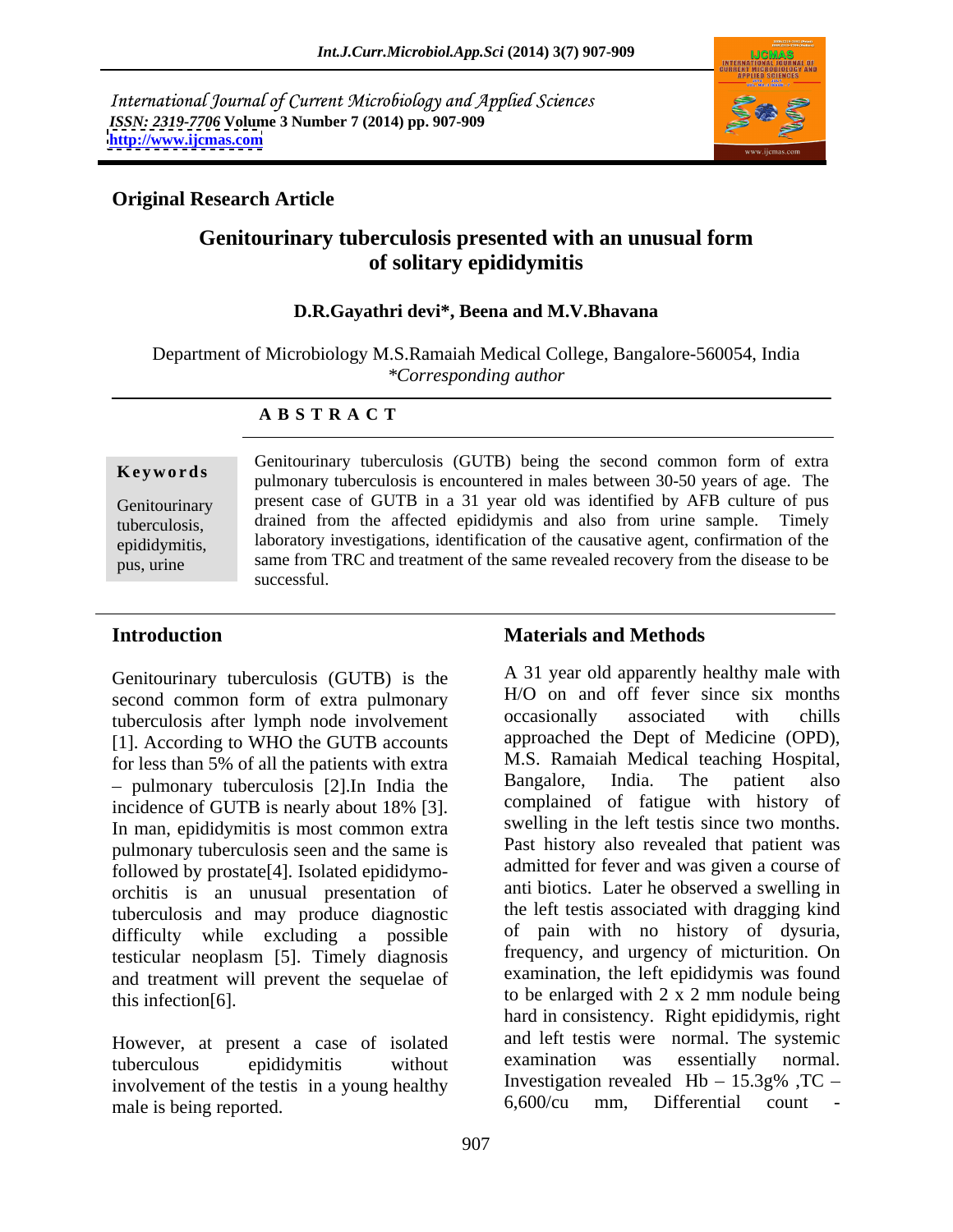Neutrophylls-60%, Lymphocytes-32%, growth was confirmed at TRC Chennai. Eosinophils-03%, Monocytes-5%.ESR- Patient was referred to DOTS Centre and 128mm/hr, random blood sugar-76mg/dl. started with category -I anti tubercular Routine urine examination showed albumin treatment. 4+. Microscopic examination showed two to four epithelial cells and numerous pus cells / Results and Discussion HPF. No malarial parasite/micro filarial was seen in the peripheral smear. Widal, HIV, HBsAg were negative. Mantoux showed 9 x unilateral scrotal swelling, pain. 9 mm after 48 hrs. No sonological discharging sinuses Tubercular abnormality of liver, gall bladder, pancreas, spleen, para-aortic region, kidney, urinary bladder and prostate was seen. Chest x-ray scrotal swelling apart from testicular tumors was normal. Patient was admitted for  $\overline{a}$  acute inflammation infarction and investigations with respect to the same were

Scrotal ultra sound of both the testis were usually slow, progressive and destructive normal in shape, position, echo texture. Right testis measured 41x24 mm and left failure [6]. Urogenital tuberculosis more testis measured 39x24 mm. Left epidydimis<br>measures 28x 14mm. Head of the left measures 28x 14mm. Head of the left years of age. Male genital tuberculosis is epidydimis measured 15 mm in size and was mildly enlarged. Head of the right  $60-65^\circ$  % of cases or with pulmonary epidydimis measured 12 mm and was normal. Impression revealed left <sub>cases</sub>[8] normal. Impression revealed left cases[8].<br>epidydimitis with a small focal abscess. Under local anaesthesia incision and In the present case the patient was aged 31 drainage was done from left epidydimis years and presented only with pain and and 0.5-1 ml of purulent pus and urine was swelling in the left testis for the past two sent for investigations. Gram's stain  $\frac{1}{2}$  months The chest x-ray was normal with showed numerous inflammatory cells with absence of organisms, Zeihl Neelsen's stain was negative for acid fast bacilli. Routine culture yielded no growth after 48 hrs of Further, the picture of urine and pus AFB incubation. Direct microscopy of urine also culture being positive for M Tuberculosis as showed numerous inflammatory cells/HPF. Urine albumin was 4+ and no acid fast without any clinical symptoms of urinary bacilli were seen in ZN stain. Patient was tract infection not only indicates early started with a course of cefataxime for 14 involvement of kidney but also confirmed days and cefinox 200mg for seven days. However, Mycobacterium tuberculosis was grown on Lowenstein-Jensen media after that tuberculosis of the epidydimis could be seven weeks and urine also showed growth haematogenous spread from the kidney and

908

treatment.

# **Results and Discussion**

evaluation of cause of PUO and inflammatory orchitis<sup>[7]</sup> Genital tuberculosis commonly presents as unilateral scrotal swelling, discharging sinuses . Tubercular epididymis or epididymo -orchitis must be considered in the differential diagnosis of scrotal swelling apart from testicular tumors acute inflammation, infarction and inflammatory orchitis[7].

negative with persistent ESR. The primary organ affected in urinary tract infection is kidney. Renal involvement is which may lead to unilateral loss and renal failure[6]. Urogenital tuberculosis more commonly seen in males between 30-50 usually associated with renal tuberculosis in 60-65 % of cases or with pulmonary tuberculosis in approximately 34% of  $cases[8]$ .

> months. The chest x-ray was normal with no sonological abnormalities in the kidneys, although IV pyelogram and computerised tomography were not done in the patient.

of M Tuberculosis after eight weeks and hence early and accurate diagnosis of genital culture being positive for M Tuberculosis as well as urinary albumin revealing  $4 +$ the patient to be suffering from genito urinary tuberculosis. Reports does put forth hence early and accurate diagnosis of genital